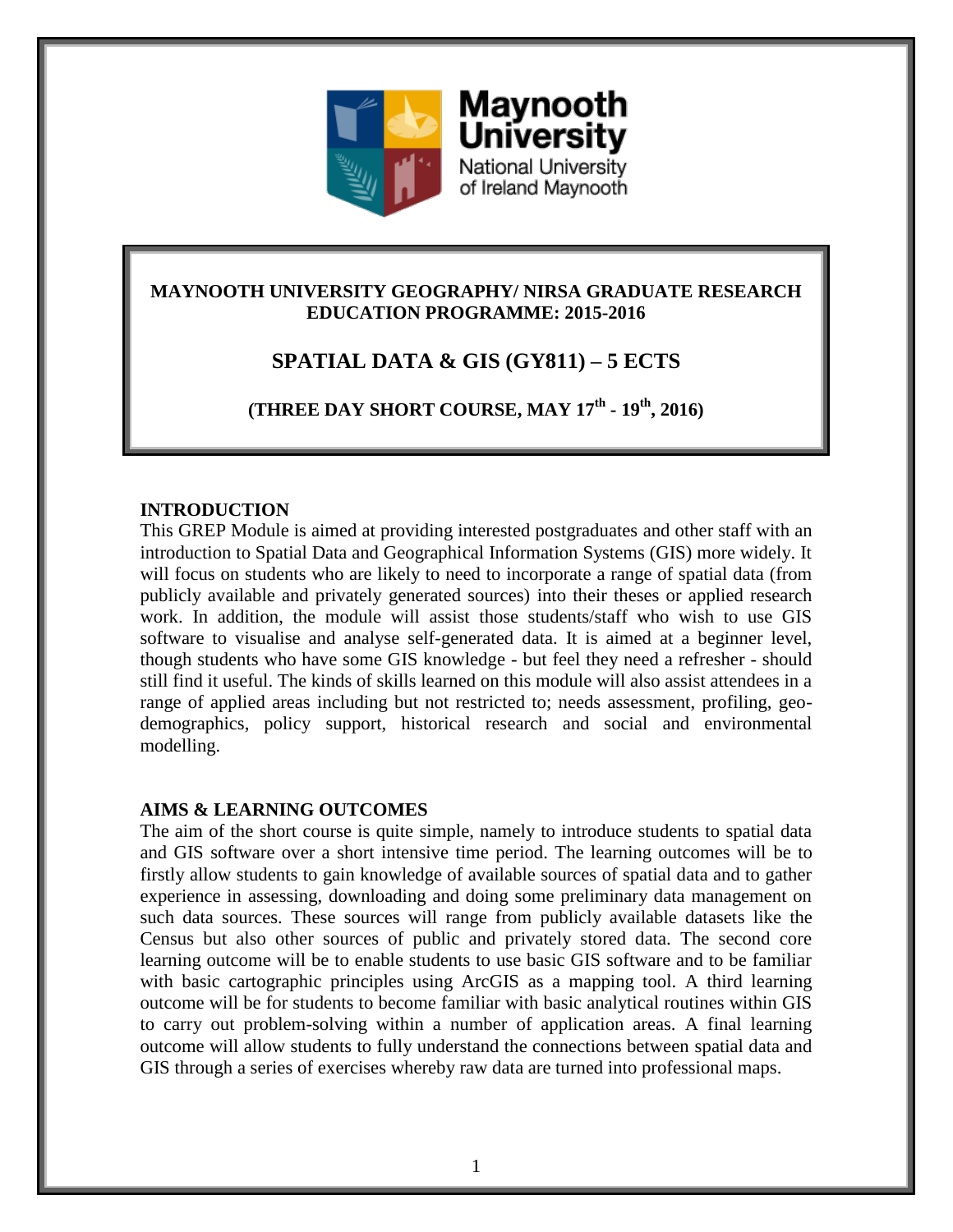#### **ACADEMIC STAFF**

The module will be taught by Dr. Ronan Foley (Geography/NIRSA).

## **PROPOSED CONTENT/PROGRAMME**

The intention is to deliver the content as an intensive three day workshops which will be a mix of taught and practical sessions with a much greater emphasis on the latter. There will be morning and afternoon session in across three days in early May. A rough listing of the workshop contents and probable dates are listed below.

| <b>Workshop A:</b> |                                                                                                                                                                                                                                                                                                 |
|--------------------|-------------------------------------------------------------------------------------------------------------------------------------------------------------------------------------------------------------------------------------------------------------------------------------------------|
| Day and Date:      | Tuesday, May 17 <sup>th</sup>                                                                                                                                                                                                                                                                   |
| Time:              | 9.30 am to 5.30 pm                                                                                                                                                                                                                                                                              |
| Title:             | Introduction to Spatial Data Sources and GIS Mapping                                                                                                                                                                                                                                            |
| Content:           | Brief introductory lecture on Spatial Data and GIS with an<br>emphasis on sources, formats, availability and pre-processing.<br>Very brief Introduction to ArcGIS software with Practical<br>Laboratory exercises to familiarize students with a GIS.                                           |
| <b>Workshop 2:</b> |                                                                                                                                                                                                                                                                                                 |
| Day and Date:      | Wednesday, May 18 <sup>th</sup>                                                                                                                                                                                                                                                                 |
| Time:              | 9.30 am to 5.30 pm                                                                                                                                                                                                                                                                              |
| Title:             | Introduction to GIS: Data Entry & Management                                                                                                                                                                                                                                                    |
| Content:           | Deeper Introduction to GIS data entry and data creation. Practical<br>Laboratory exercises to familiarise yourself with digitizing and<br>using ArcCatalog, as well as with basic data entry and conversion<br>techniques.                                                                      |
| <b>Workshop 3:</b> |                                                                                                                                                                                                                                                                                                 |
| Day and Date:      | Thursday, May 19 <sup>th</sup>                                                                                                                                                                                                                                                                  |
| Time:              | 9.30 am to 5.30 pm                                                                                                                                                                                                                                                                              |
| Title:             | Introduction to GIS and Spatial Data Analysis                                                                                                                                                                                                                                                   |
| Content:           | Basic training on basic vector analytical and modeling options<br>within ArcGIS. Test exercises on local area profiling. Practical<br>training on how to get your own raw data into a GIS. Guided work<br>on individual assignments with a focus on data of direct relevance<br>to the student. |

#### **ASSESSMENT/CREDITS**

It is not the intent to devise an onerous assessment scheme for the module but to focus instead on some direct benefit to the student. The likely assessment will be a documentation project wherein students identify and document how specific raw data sets of interest to themselves can be collated, converted and analysed within a GIS. The outcome will be a subject/dataset-specific working manual which will be useful for future students and add to collective knowledge.

The module is a 5-credit (ECTS) doctoral-level module.